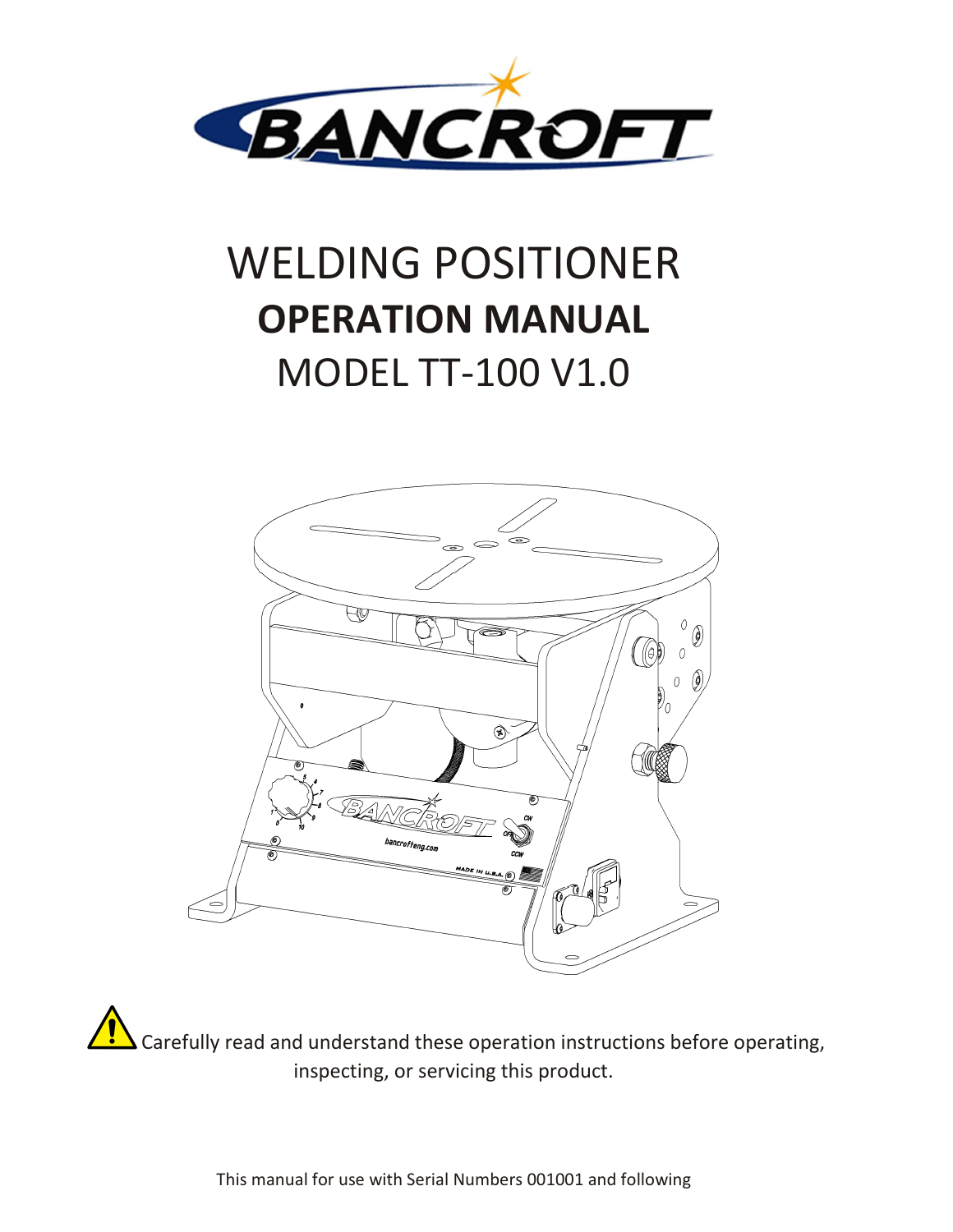

### **TABLE OF CONTENTS**

| 1.              |  |
|-----------------|--|
| 2.              |  |
| 3.              |  |
| 4.              |  |
| 5.              |  |
| 6.              |  |
| 7.              |  |
| 8.              |  |
| 9.              |  |
| 10.             |  |
| 11.             |  |
| 12 <sub>1</sub> |  |
|                 |  |

Page  $\mathrel{\sim}$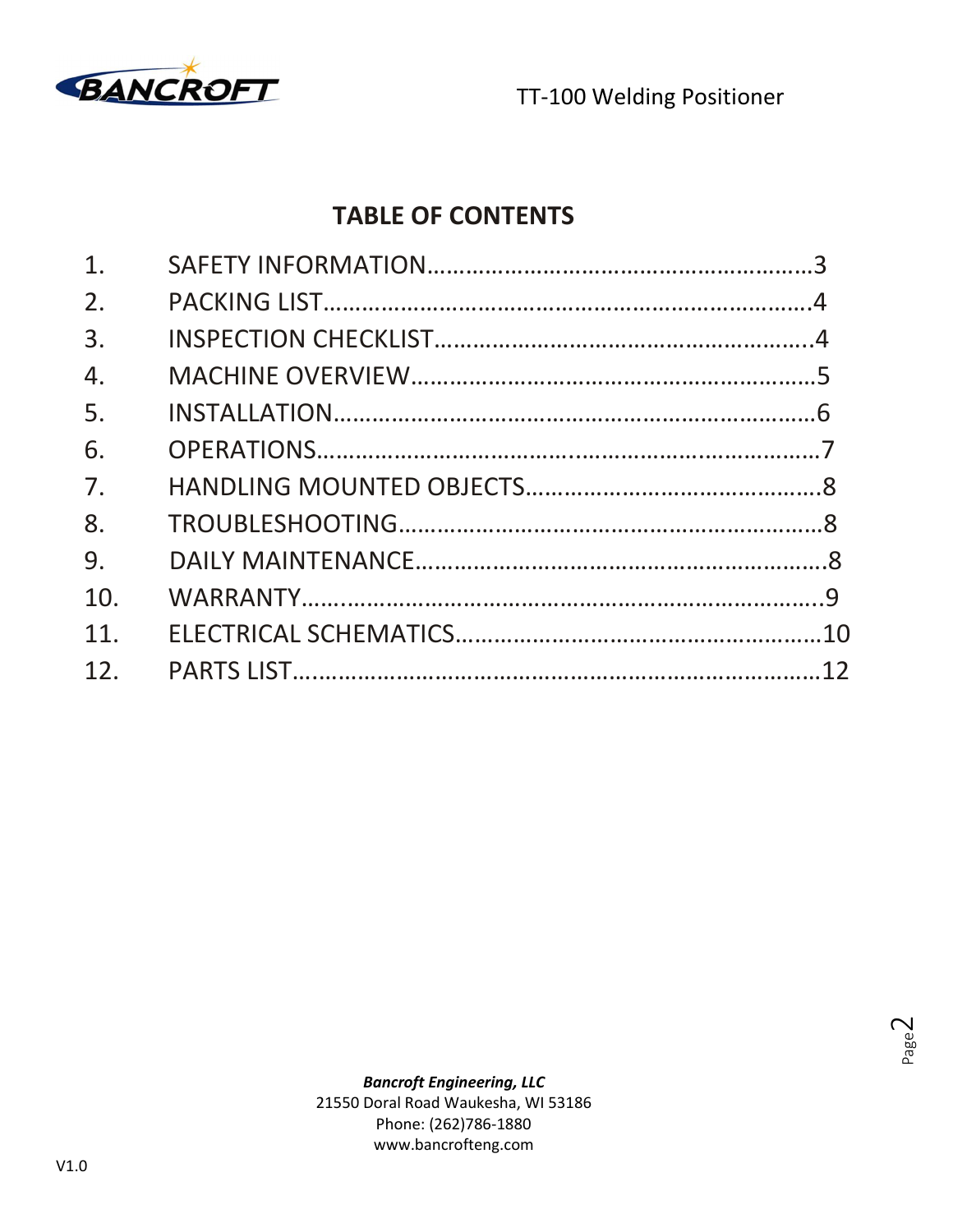

### TT-100 Welding Positioner **SAFETY INFORMATION**



#### **ELECTRICAL SHOCK CAN CAUSE INJURY OR DEATH**

Electrical equipment must be installed and maintained in accordance with the National Electrical Code, NFPA 70, and all local codes. Maintain Mig-Guns, Electrode Holders, Tig Torches, Plasma Torches, Work Clamp, Welding Cable, and Welding Machines in good, safe operating condition. Replace worn or damaged insulation. Do not try to repair or service equipment while the power is still on. Do not service or repair equipment unless you are trained and qualified to do so. The Electrode and Work (or Ground) circuits are electrically "HOT" when equipment power is on. At no time should you touch the Electrode and Electrical Ground at the same time with bare skin or wet clothing while the power is on. Insulate yourself from work and ground using dry insulation. Keep gas cylinders, chains, wire ropes, hoists, cranes, and elevators away from any part of the electrical path. Always be sure the work cable makes a good electrical connection with the metal being welded. Occasionally check all ground connections to determine if they are mechanically strong and electrically adequate for the current required. The ground connection should be as close as possible to the area being welded. When not welding for any substantial period, make certain that no part of the electrode circuit will accidentally make contact with the work or ground.



#### **SMOKE, FUMES, AND GASES CAN BE DANGEROUS TO YOUR HEALTH**

Keep smoke, fumes, and gases from your breathing zone and the general area. Smoke, fumes, and gases from the welding or cutting process are of various types and strengths. To ensure your safety, do not breathe these fumes or gases. Ventilation must be adequate to remove smoke, fumes, and gases during the welding procedure to protect operators and others in the immediate area. **Never Ventilate with Oxygen**, because oxygen supports and vigorously accelerates fire.



#### **HOT PARTS**

Hot parts can cause serious burns. The area at and near the work being welded should be handled with proper gloves. Proper clothing should be worn to prevent spatter or chipped slag from causing burns. Never pick up welded material until it has properly cooled.



#### **MOVING PARTS MAY CAUSE INJURY**

Have only qualified people remove guards or covers for performing maintenance and troubleshooting. Moving parts such as gears can maim fingers or hands and catch loose clothing. Keep tools, hands, hair and clothing away from moving parts. Be sure to reinstall all panels and guards before operating equipment.



Lift only the unit to be moved without any running gear or accessories that may be attached to it. Use equipment of a proper size to lift and move the unit. Falling equipment can cause personal injury and equipment damage.

**IMPORTANT** - Protect yourself and others! Remember that safety depends on you. The operator, supervisor, and helper must read and understand all warning and safety information provided in these instructions. **Severe injury or death** could result if equipment is not properly installed, used and maintained. Training and proper supervision are most important for a safe work place. Installation, operation, repair work, and maintenance must be performed by qualified personnel. Retain these instructions for future use.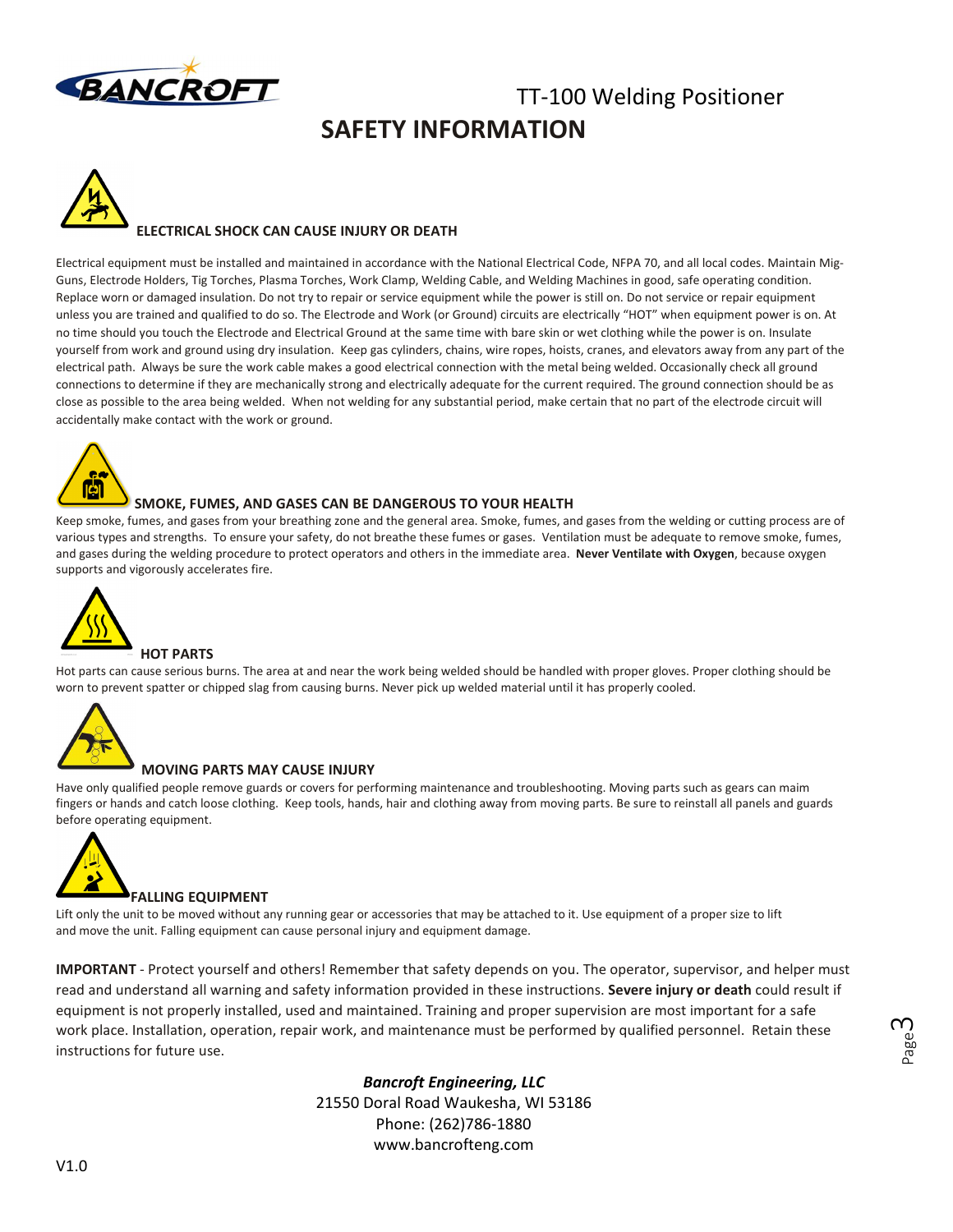

### **PACKING LIST**

Confirm the supplied items

Before using this product, confirm all items ordered are included in the packaging. In the event an item is missing, please contact Bancroft Engineering or the dealer where you purchased the product.

| <b>ITEM NAME</b>              | <b>QUANTITY</b> | <b>REMARKS</b> |
|-------------------------------|-----------------|----------------|
| <b>Positioner Main Unit</b>   |                 |                |
| Power Cable                   |                 |                |
| <b>Operating Instructions</b> |                 | This Manual    |
| T-nuts & Studs                |                 | Optional       |
| Chuck                         |                 | Optional       |
| Foot Switch                   |                 | Optional       |
| Digital Display               |                 | Optional       |

### **PRE-SHIP INSPECTION LIST**

Checklist of pre-ship tests and inspections

| Inspection                                | OK | <b>Deficient</b> | <b>Comments</b> |
|-------------------------------------------|----|------------------|-----------------|
| Low Speed Confirmation                    |    |                  |                 |
| <b>High Speed Confirmation</b>            |    |                  |                 |
| <b>CW-OFF-CCW Switch Confirmation</b>     |    |                  |                 |
| 1 Hour test run completed                 |    |                  |                 |
| Spindle nut torque confirmed after run-in |    |                  |                 |
| $(13.2 ft-lbs)$                           |    |                  |                 |
| Optional Foot pedal test completed        |    |                  |                 |

Inspector Initials

Page 4

*Bancroft Engineering, LLC*  21550 Doral Road Waukesha, WI 53186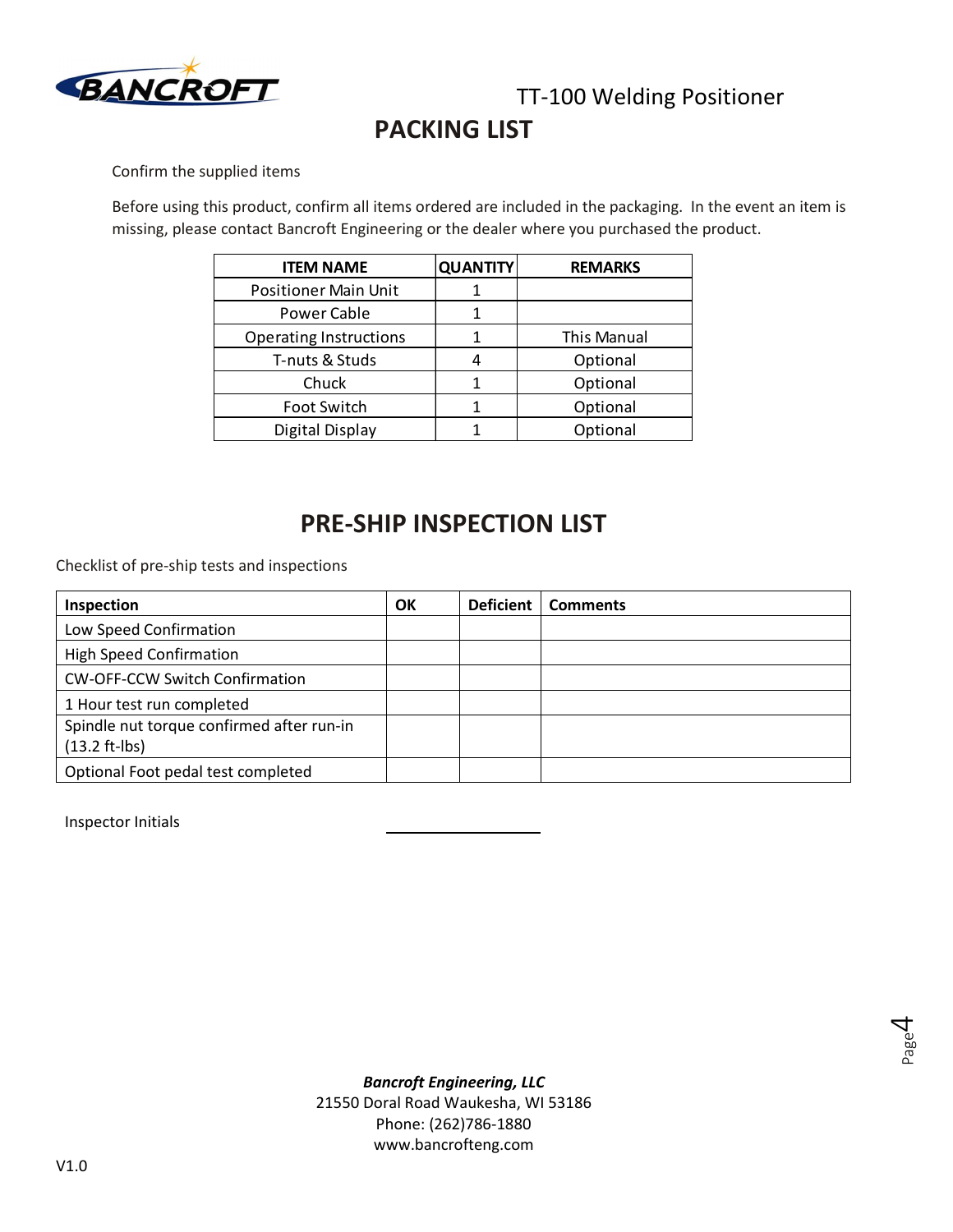

### TT-100 Welding Positioner **MACHINE OVERVIEW**

The positioner is designed and intended to help position a workpiece for steady welding. It rotates a table using a motor and lets you adjust the speed and rotational direction using a control dial and 3 position switch. An optional foot switch can also be used to start/stop the rotation.

The table can be set to the necessary tilt angle using tilt adjustment pull pin.



*NEVER ADJUST THE TILT ANGLE WITH WORK RESTING ON THE TABLE! REMOVE ALL MATERIAL INCUDING ANY WORK PIECE HOLDING BEFORE ADJUSTING TILT ANGLE.*

#### **SPECIFICATIONS**

| Max Load (lbs)                           | Horizontal                | 200   |
|------------------------------------------|---------------------------|-------|
|                                          | Vertical                  | 100   |
| Power Supply                             | 110V 60Hz AC              |       |
| <b>External Dimensions</b>               | $9.5 \times 12 \times 12$ |       |
| Height x Width x Depth (in)              |                           |       |
| Table Diameter (in)                      | 12                        |       |
| <b>Table Rotation (RPM)</b>              | Minimum                   | ი     |
|                                          | Max                       | 15.75 |
| Tilt Angle (Degrees)                     | 0 to 90                   |       |
| Center of Gravity                        | Height                    | 4.0   |
| during Max Load (in)                     | Eccentricity              | 2.0   |
| Table Height in Horizontal Position (in) | 9.5                       |       |
| Tilt Axis Height (in)                    | 7.25                      |       |
| Weight of main unit (lbs)                | 44                        |       |
| Allowable welding current (A)            | $250 \omega$ max rpm      |       |

#### Positioner Dimensional Drawings





Page ഥ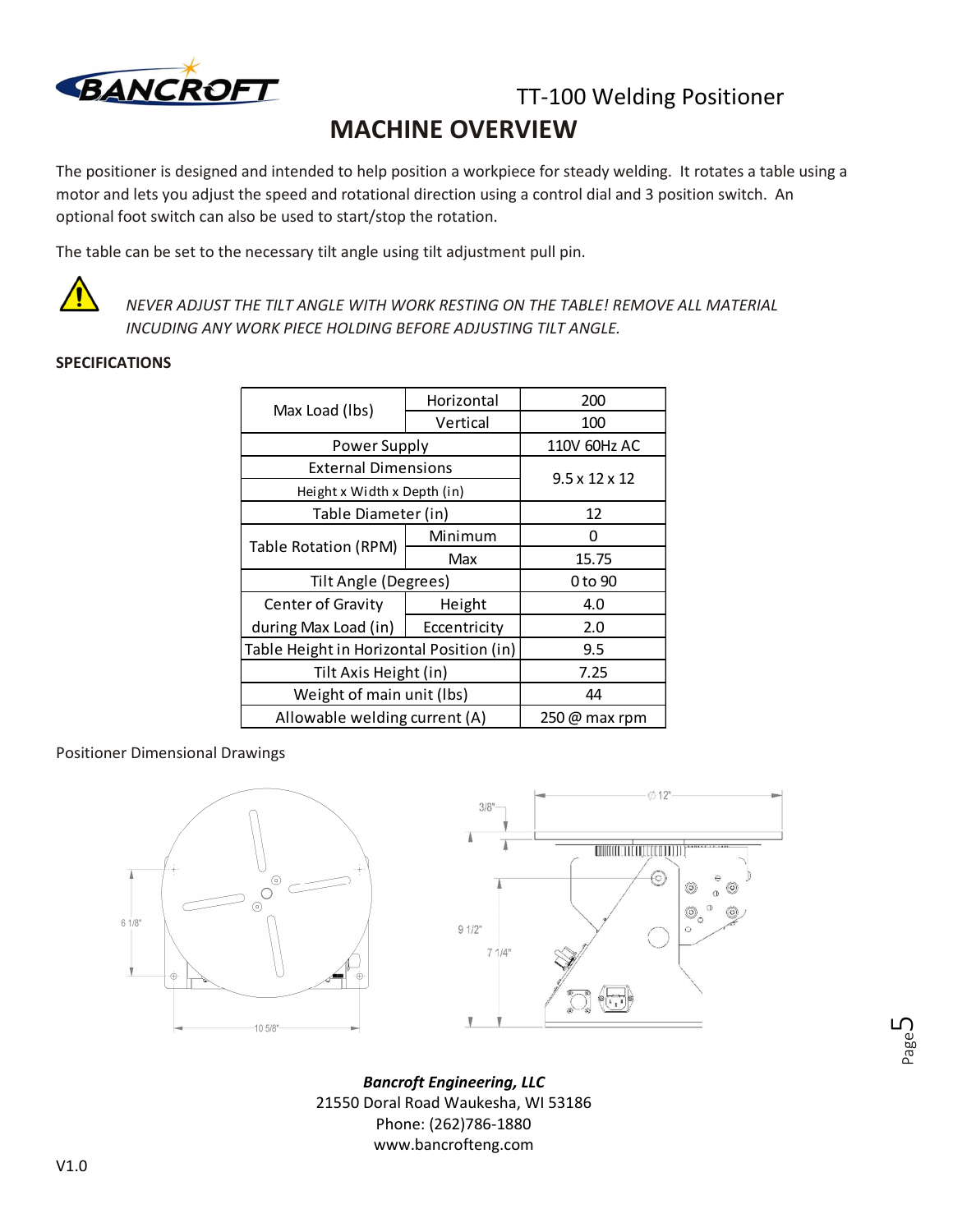

TT-100 Welding Positioner

### **INSTALLATION**

- 1. Confirm the packaged components (See Packing List, page 4)
- 2. Installation Location
	- a. Well-ventilated location. Fumes and gases must be ventilated during welding.
	- b. Flat surface that is strong enough to support the weights of the mounted items and the positioner. If the surface or floor is weak, unbalanced loads may cause the positioner to fall over.
	- c. DO NOT PLACE THE POSITIONER IN THE FOLLOWING LOCATIONS
		- i. ANY LOCATION SUBJECT TO WATER
		- ii. LOCATIONS SUBJECT TO HIGH TEMPERATURES
		- iii. LOCATIONS NEAR DANGEROUS INFLAMMABLE OBJECTS
		- iv. LOCATIONS WHERE WELDING SPARKS AND SPATTERS MAY CAUSE FIRE
- 3. Equipment Installation
	- a. Installing the main unit
		- i. Place the main unit on a flat installation location.
		- ii. Secure the unit by inserting 5/16" or 10mm anchor bolts in the four holes around the base of the unit.
	- b. Connecting the foot switch (Optional)
		- i. Remove protective cap.
		- ii. Connect the cable of the foot switch to the mating plug on the main unit. Secure the connection with the locking nut.
- 4. Earth ground conductor and work lead
	- a. Properly connect the earth ground conductor on the positioner main

unit (labeled with a sticker)

b. Directly attach the welding ground cable/work lead for the power supply to the ground stud on positioner, and secure it with a nut.



WARNING: Be sure to connect the earth ground conductor to prevent an electric shock.

> Page ص

- 5. Connecting the Power Supply
	- a. Use specified power supply only.
		- i. Route the power supply cable so it will not be stepped on and in a location were nothing will be placed on top of the cable.
		- ii. Connect the power supply cable only after confirming the safety of the surrounding area.
		- iii. Ground the power supply cable properly, and fully plug into the receptacle.
		- iv. Do not connect the earth conductor to a conduit, water pipe, or gas pipe.
		- v. Supply power only after confirming the toggle switch is in the "off" position.

#### *Bancroft Engineering, LLC*

21550 Doral Road Waukesha, WI 53186 Phone: (262)786-1880 www.bancrofteng.com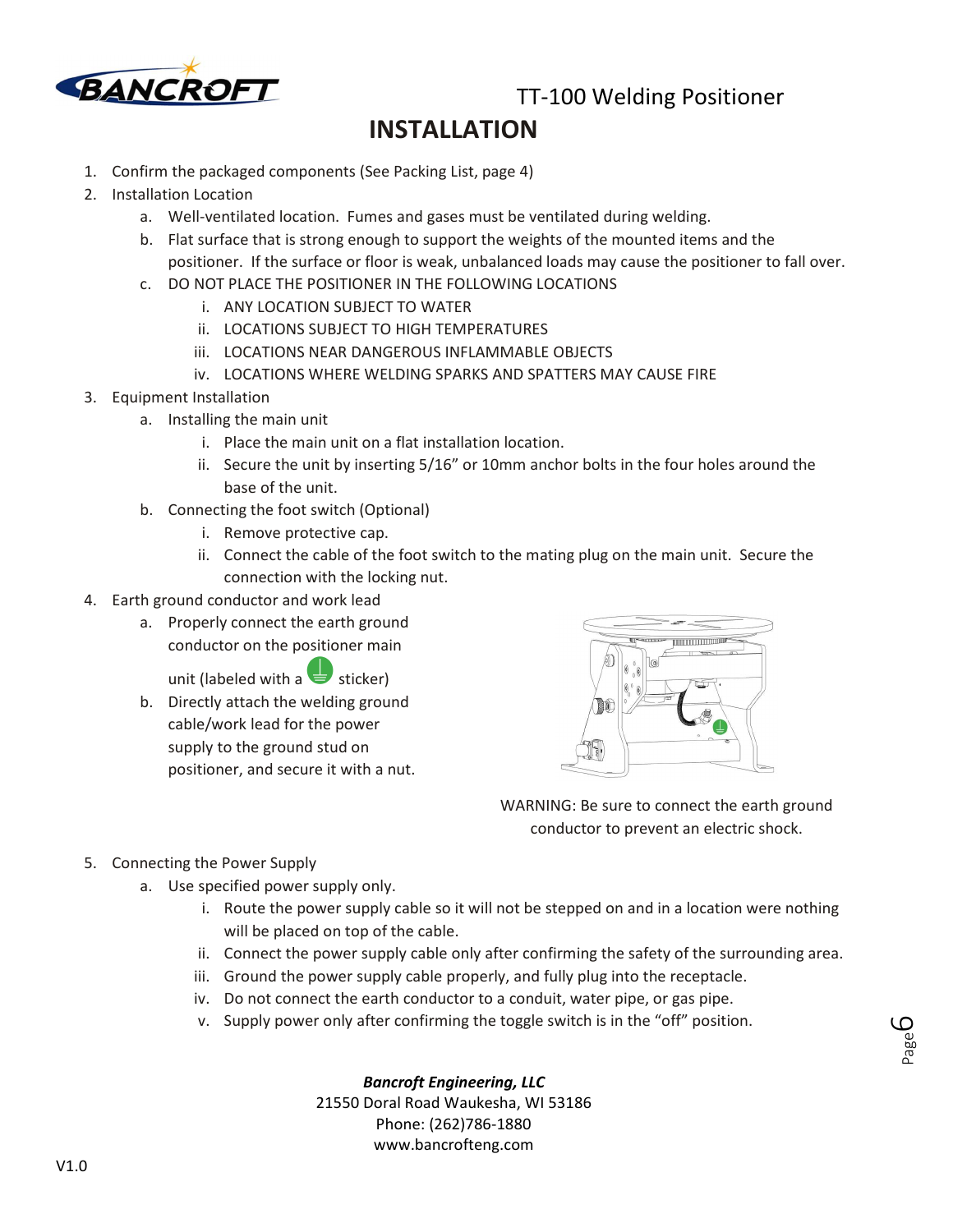

### **OPERATIONS**

#### 1. Control Functions



2. Operational Procedure

| Main Unit |                                                                        |  |  |
|-----------|------------------------------------------------------------------------|--|--|
|           | 1 Turn on buildings main power supply and the power to the positioner. |  |  |
|           | 2 Adjust the table angle to desired location.                          |  |  |
|           | 3 Attach a workpiece to the table.                                     |  |  |
|           | 4 Set the rotational speed to 2.                                       |  |  |
|           | 5 Select the direction of rotation using the 3 position switch.        |  |  |
|           | 6 If optional foot pedal is connected, press pedal to start rotation.  |  |  |
|           | 7 Adjust the rotation speed as needed.                                 |  |  |
|           | 8 Perform welding work.                                                |  |  |
|           | 9Turn off the unit.                                                    |  |  |
|           | 10 Remove the workpiece.                                               |  |  |



*This positioner is made to control TIG welding noise, but to ensure safety, use separate power supplies for the main unit and the welding power. During operation, do not allow the main unit cable and torch cable to cross each other.* 

Page  $\overline{\phantom{1}}$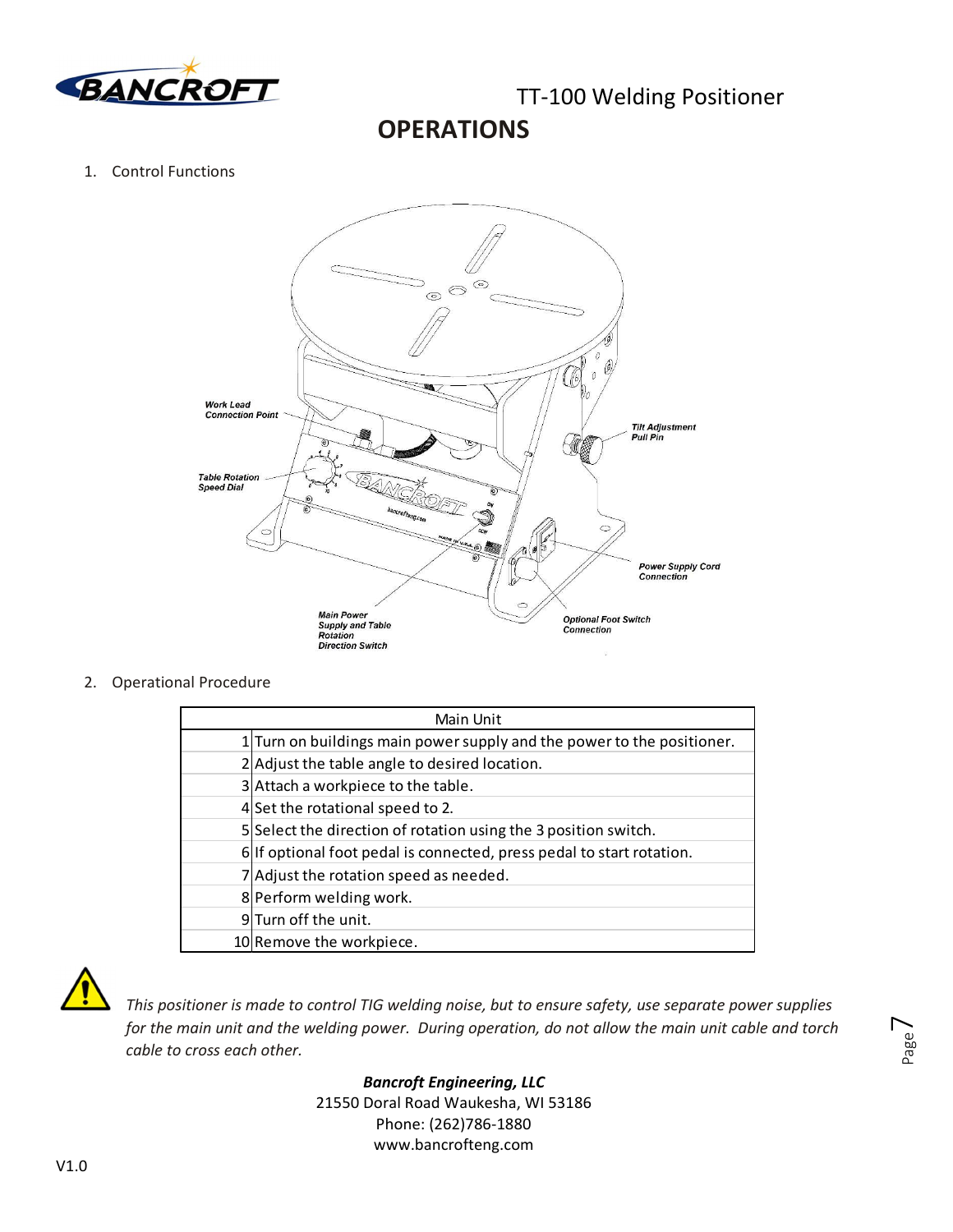

TT-100 Welding Positioner

Page  $\infty$ 

### **HANDLING MOUNTED OBJECTS**

- 1. When attaching work, always wear proper personal protective equipment including a helmet, protective glasses, and safety shoes.
- 2. Attach and align workpieces properly
- 3. Check the surrounding area for impediments before starting table rotation.
- 4. When placing a workpiece on the table be careful not to create a large impact.
- 5. Do not place a load exceeding the max allowable load, this includes all work holding tooling.

| <b>PROBLEM</b>                                                  |    | <b>POSSIBLE CAUSE</b>              | SOLUTION                                        |
|-----------------------------------------------------------------|----|------------------------------------|-------------------------------------------------|
|                                                                 | 1  | Power cord is not properly secured | Secure properly                                 |
|                                                                 |    | <b>Blown Fuse</b>                  | Replace fuse                                    |
|                                                                 | 3  | Power cord damaged                 | Replace the power cord                          |
| Table does not rotate.                                          | 4  | Switch or foot switch malfunction  | Replace the component                           |
|                                                                 | 5. | Faulty control board               | Replace the control board                       |
|                                                                 | 6  | Faulty motor                       | Replace the motor                               |
|                                                                 |    | Bearing damage                     | Replace the bearing assembly                    |
|                                                                 | 1  | Faulty control board               | Replace the control board                       |
| <b>Fuse Blown</b>                                               |    | Faulty motor                       | Replace the motor                               |
|                                                                 | 3  | Bad power supply                   | Replace fuse and try different power supply     |
|                                                                 | 4  | Power cord damaged                 | Replace the power cord                          |
|                                                                 | 1  | Bearing nut is loose               | Torque bearing nut to 13.2 ft-lbs               |
| Table does not rotate<br>smoothly.                              |    | Bearing damage                     | Replace the bearing assembly                    |
|                                                                 |    | Spatter from welding adhered to    |                                                 |
|                                                                 | 3  | the gears                          | Clean and apply grease to the gears             |
|                                                                 |    |                                    | Release the pull pin by pulling out on the pull |
| Table will not tilt<br>Tilt adjustment pull pin in engaged<br>1 |    |                                    | pin knob                                        |

### **TROUBLESHOOTING**

### **DAILY MAINTENANCE**

- $*$  Inspect table ground for proper tension against table.
- $*$  Test operation of 3 position power switch
- $\star$  Test operation of optional foot pedal if provided
- $*$  Check for any broken wires or loose connections
- $\star$  Check for any damaged or worn parts

*Bancroft Engineering, LLC* 

21550 Doral Road Waukesha, WI 53186 Phone: (262)786-1880 www.bancrofteng.com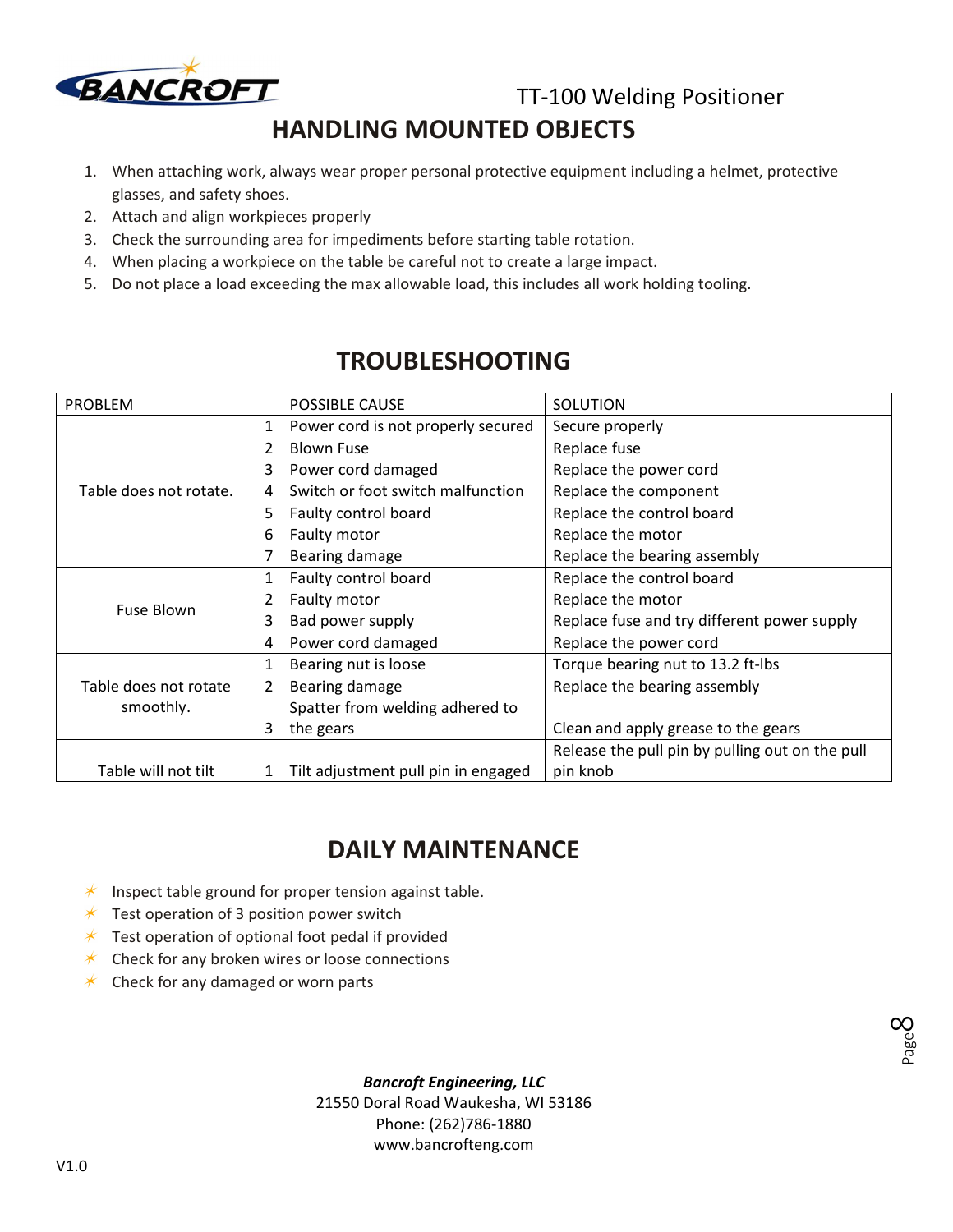

#### **WARRANTY**

**LIMITED WARRANTY:** Subject to the terms and conditions hereof, **Bancroft Engineering**, Waukesha, WI warrants its products to be free from defects in workmanship and material at the time of delivery. **Bancroft Engineering** will honor warranty claims on products as a result of failure from a defect for a time period of 90 days from the date of sale to the original user. Upon return of the merchandise at the user's expense, **Bancroft Engineering** reserves the right to either repair or replace as necessary. This is the only warranty either expressed or implied covering this product.



*Bancroft Engineering, LLC*  21550 Doral Road Waukesha, WI 53186

Phone: (262)786-1880 www.bancrofteng.com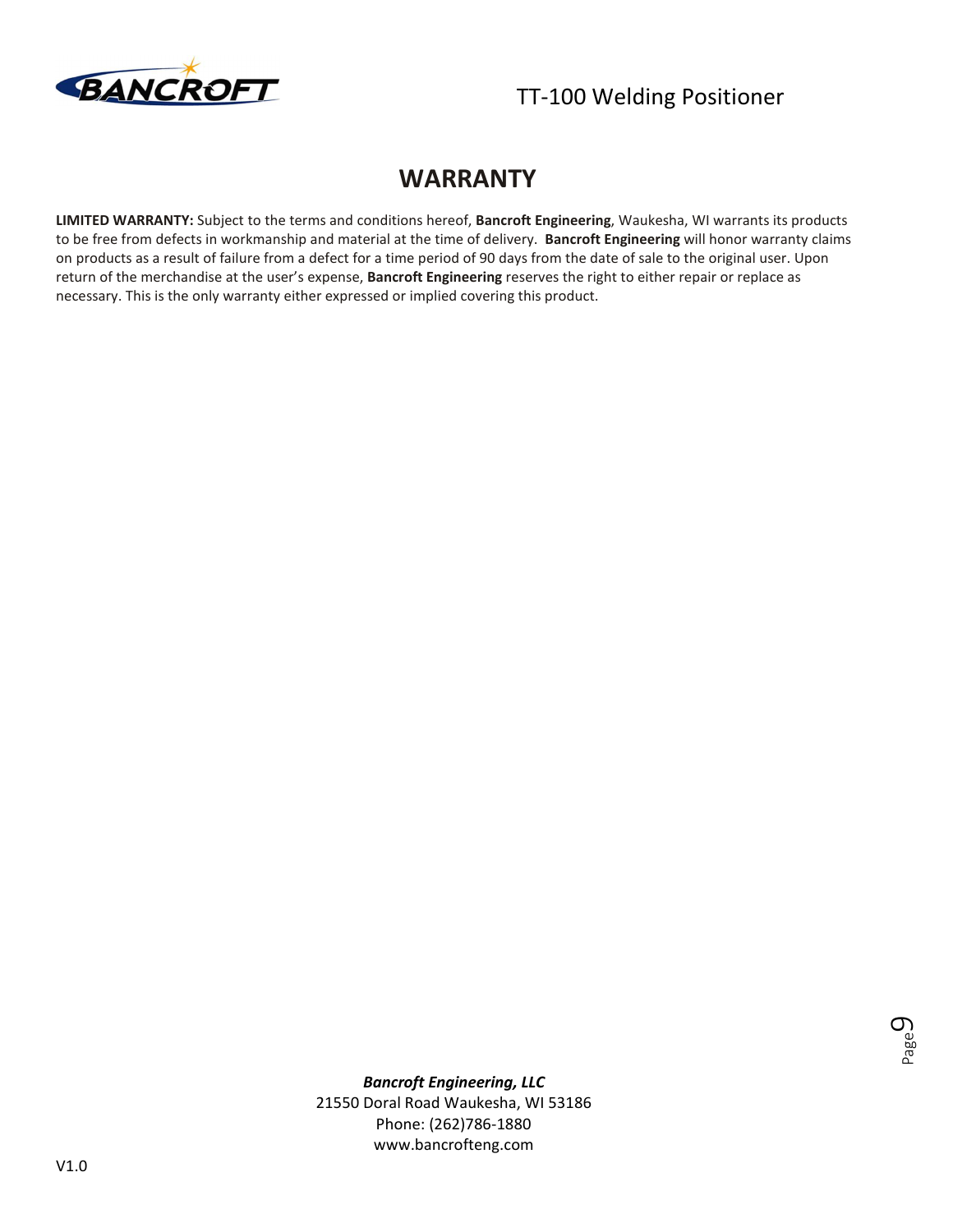

### **ELECTRICAL SCHEMATICS (1)**

#### **Main Control Board Wiring Diagram.**



Service or repair of this unit must be done by qualified personnel only.

*Before performing any maintenance on this control board disconnect the unit from any power supply.* 

Page 1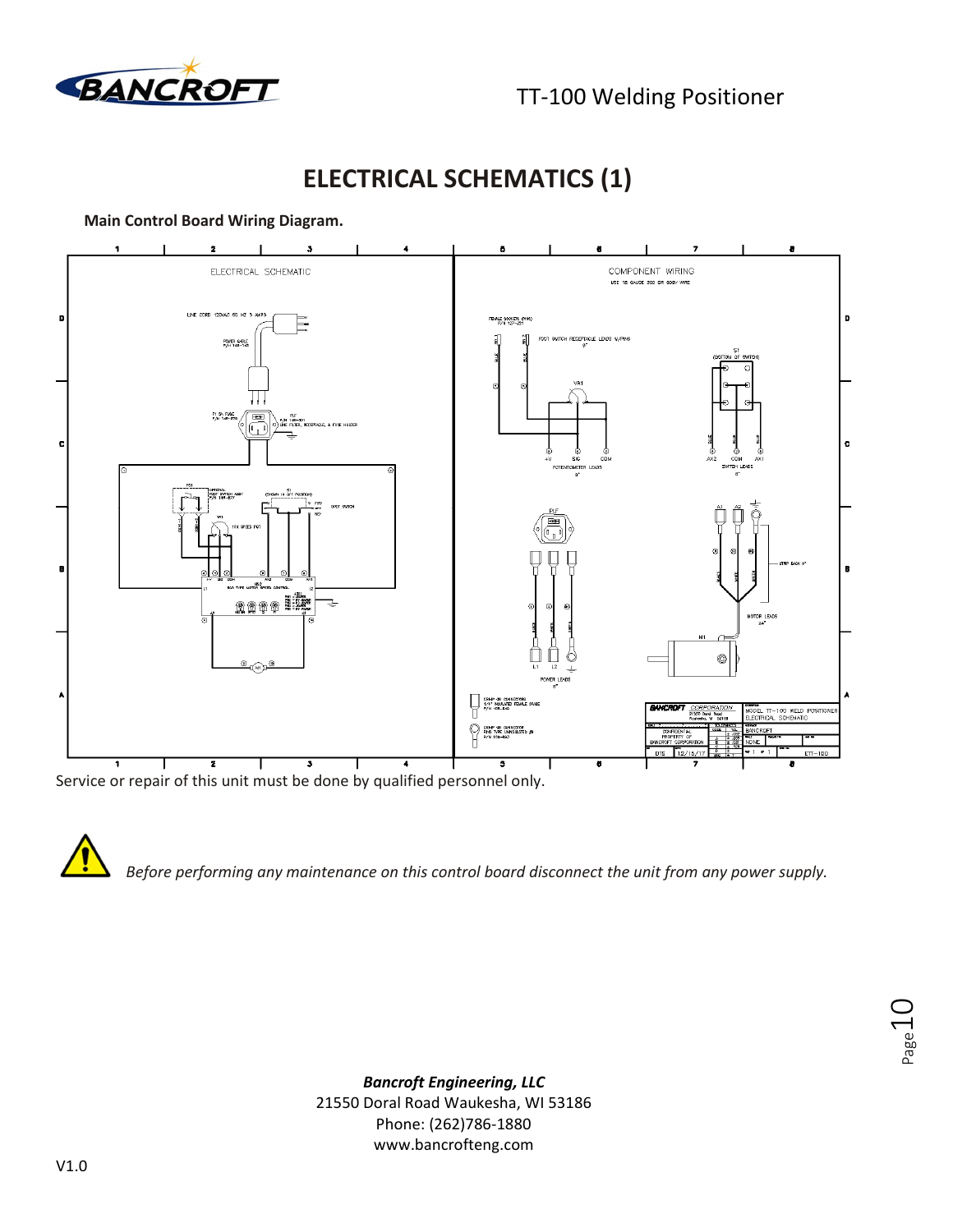

TT-100 Welding Positioner

Page.

**ELECTRICAL SCHEMATICS (2)** 



Service or repair of this unit must be done by qualified personnel only.



*Before performing any maintenance on this control board disconnect the unit from any power supply.*